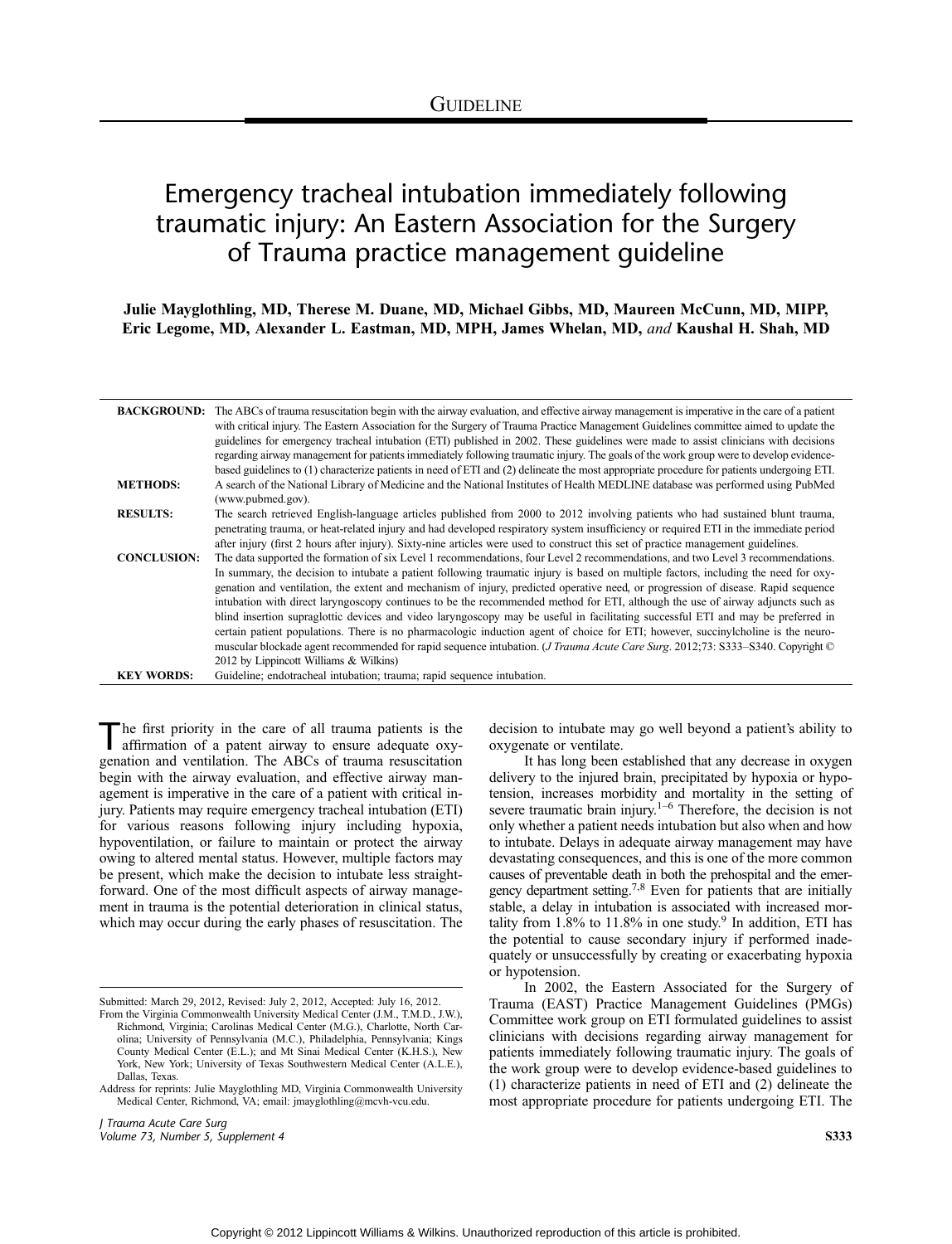reviewed literature from 1970 to 2001 and formulated the guidelines published in 2003.<sup>10</sup> In creating the updated guidelines for ETI, committee

members, with recognized expertise in trauma surgery, emergency medicine, and anesthesiology, formulated specific questions to be addressed during the assessment and revision process.

- 1. Are the 2002 guidelines still valid, and is there any new evidence to change the level of the previous recommendations?
- 2. Is direct laryngoscopy (DL) still the preferred method for ETI in trauma?
- 3. What is the role of newly introduced airway adjuncts, such as blind insertion supraglottic devices and video laryngoscopy?
- 4. Are there pharmacologic agents used for intubation that should be recommended for or against in the setting of acute injury?
- 5. What is the role of prehospital ETI?

#### PROCESS

Studies appropriate for the ETI update were identified using MEDLINE. An initial database query was undertaken using the same search criteria that were used in the original PMG with citations published between January 2001 and December 2011. This included a combination of MESH headings and title words with limits to English-language, human, all ages, and all study types: hypercarbia, airway obstruction, hypoventilation, aspiration, psychomotor agitation, hypoxia, injury/injuries, trauma/traumatic, brain, head, intubation, endotracheal, tracheostomy, cricothyroidostomy, cricothyroidotomy, and cricothyrotomy. Given the specific questions posed by the work group, additional search terms were used: videoassisted laryngoscopy, videolaryngoscopy, laryngeal mask airway, King LT, Combi-tube, and cricoid pressure.

In addition to the MEDLINE search, bibliography of reviews, letters to the editor, and meta-analyses were used to identify other relevant patient investigation articles. If an article investigated trauma and medical patients, the article was included if the trauma patient cohort was at least 50% or if the study included a subgroup analysis on the specific trauma population.

The initial search identified 2,688 citations. Letters to the editor, case reports, reviews, and articles dealing with airway training using simulation were excluded. The abstracts of the remaining citations were reviewed, and those articles that did not address the issues pertinent to the questions outlined previously were further excluded. In total, 93 citations met the inclusion criteria. These were distributed to members of the committee for review, and ultimately, 69 were included in the analysis. Citations were cross-referenced to the 2002 document to ensure that no articles included in the original database were repeated. The breakdown of the 69 articles was as follows:

- Population appropriate for intubation (11 articles),
- Prehospital care (36 articles),
- & Pharmacologic agents (7 articles),
- Airway adjuncts and video-assisted laryngoscopy (9 articles), and
- Other (6 articles).

Articles and recommendations were classified as described in the EAST primer on using evidence-based outcome measures to develop PMGs:

Class I: Prospective randomized controlled trial (3 articles)

Class II: Prospective clinical trial or retrospective analysis based on reliable data (13 articles)

Class III: Retrospective case series or database review (53 articles)

Level 1: The recommendation is convincingly justifiable based on the available scientific information alone. This recommendation is usually based on Class I data; however, strong Class II evidence may form the basis for a Level 1 recommendation, especially if the issue does not lend itself to testing in a randomized format.

Level 2: The recommendation is reasonably justifiable by available scientific evidence and strongly supported by expert opinion. This recommendation is usually supported by Class II data or a preponderance of Class III evidence.

Level 3: The recommendation is supported by available data but adequate scientific evidence is lacking. This recommendation is generally supported by Class III data. This type of recommendation is useful for educational purposes and in guiding future clinical research.

## RECOMMENDATIONS

## Airway Assessment

#### Level 1

There were no recommendations.

## Level 2

The recommendations are as follows:

- 1. A careful airway assessment should be performed before initiating efforts to secure the airway. The goals of this assessment are to identify potential markers of difficulty with the following:
	- a. Bag-valve mask ventilation,
	- b. Laryngoscopy, and
	- c. Surgical airway.
- 2. The application of structured assessment tools (e.g., the LEMON law) is recommended.
- 3. When significant difficulty is anticipated, neuromuscular blockade should be used with caution, and airway rescue devices, including surgical airway equipment, should be immediately available.

## Level 3

There were no recommendations.

#### Scientific Foundation

The original PMGs did not include any recommendations for airway assessment. Although many emergency intubations are straightforward, as many as 0.3% to 2.7% result in ''failed

S334 **2012** Lippincott Williams & Wilkins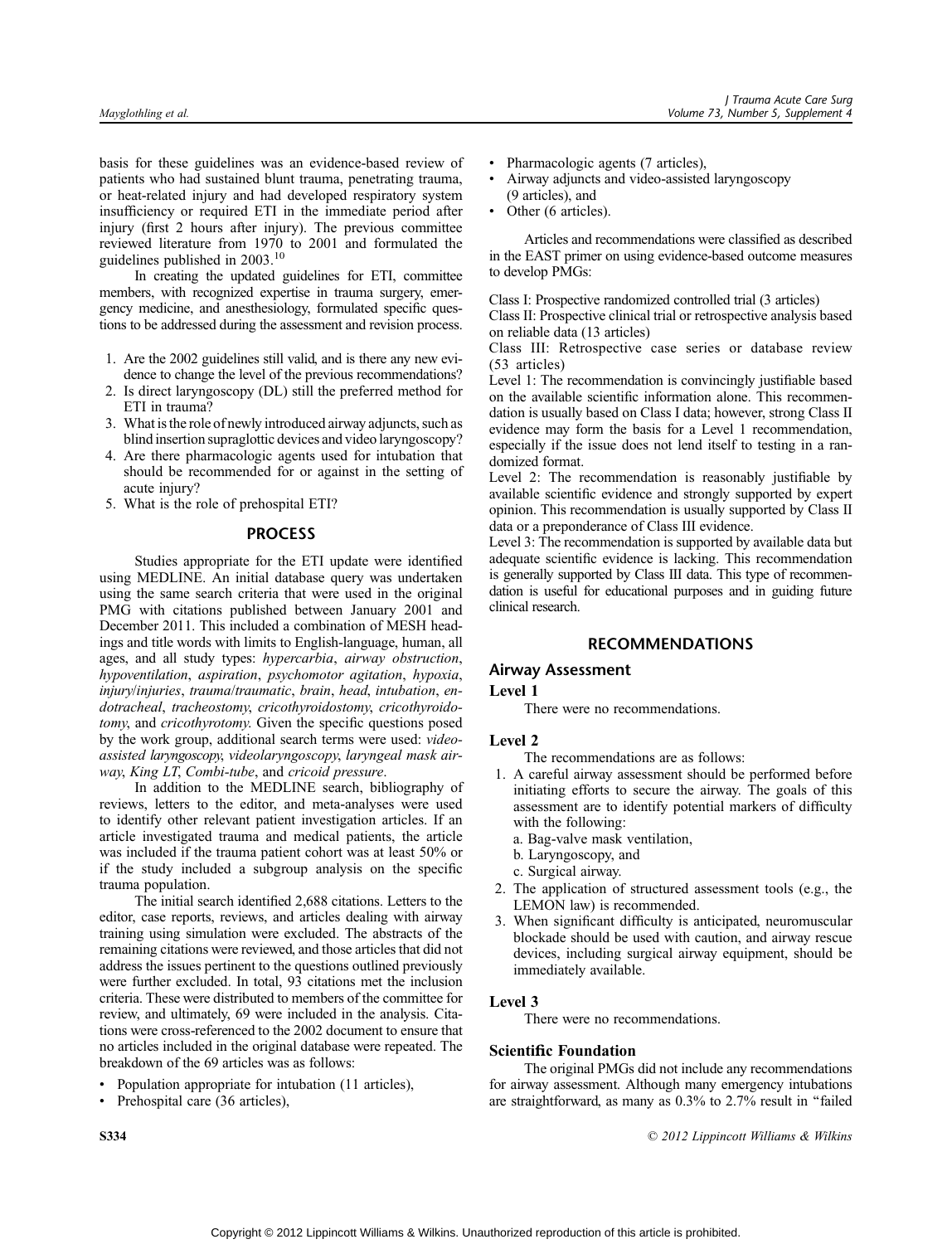airways'' in the setting of trauma.11,12 Recognition of specific attributes of the difficult airway allow for better preparation and potentially preventable adverse consequences. An assessment tool used in the current (eighth) version of advanced trauma life support is the LEMON mnemonic.<sup>13</sup>

- L: Look externally (facial trauma, large incisors, beard or moustache, large tongue);
- E: Evaluate the  $3-3-2$  rule (incisor distance  $\leq 3$  fingers, hyoid mental distance  $\leq$  3 fingers, thyroid to mouth  $\leq$  2 fingers);
- M: Mallampati score;
- O: Obstruction (presence of any condition that could cause obstruction); and
- N: Neck mobility (all patients with blunt trauma require cervical in-line stabilization that makes visualization of the glottis more difficult).

The use of the LEMON score was able to successfully stratify the risk of intubation difficulty. Patients with a high airway assessment score were found to have a poor laryngoscopic view compared with those patients with a low airway assessment score.14

## Indications for ETI

#### Level 1

- 1. ETI is indicated in trauma patients with the following traits: a. Airway obstruction,
	- b. Hypoventilation,
	- c. Persistent hypoxemia (SaO<sub>2</sub>  $\leq$  90%) despite supplemental oxygen,
	- d. Severe cognitive impairment (Glasgow Coma Scale [GCS] score  $\leq 8$ ),
	- e. Severe hemorrhagic shock, and
	- f. Cardiac arrest.
- 2. ETI is indicated for patients experiencing smoke inhalation with any of the following traits:
	- a. Airway obstruction,
	- b. Severe cognitive impairment (GCS score  $\leq 8$ ),
	- c. Major cutaneous burn  $(≥40%),$
	- d. Major burns and/or smoke inhalation with an anticipated prolonged transport time to definitive care, and
	- e. Impending airway obstruction as follows:
		- i. Moderate-to-severe facial burn;
		- ii. Moderate-to-severe oropharyngeal burn, and
		- iii. Moderate-to-severe airway injury seen on endoscopy.

#### Level 2

There were no recommendations.

#### Level 3

- 3. ETI may also be indicated in trauma patients with any of the following traits:
	- a. Facial or neck injury with the potential for airway obstruction,
	- b. Moderate cognitive impairment (GCS score  $> 9-12$ ),
	- c. Persistent combativeness refractory to pharmacologic agents,
	- d. Respiratory distress (without hypoxia or hypoventilation),

 $\odot$  2012 Lippincott Williams & Wilkins  $\ddot{\phantom{2}}$  S335

- e. Preoperative management (i.e., patients with painful injuries or undergoing painful procedures before nonemergent operation), and
- f. Early ETI is indicated in cervical spinal cord injury with any evidence of respiratory insufficiency (complete cervical SCI or incomplete injuries C5 and above).

## Scientific Foundation

After publication of the original PMG guidelines on ETI, there was some debate about whether the criteria recommended for ETI after trauma (Number 1 in the previous enumeration) fully represented the trauma population that would benefit from ETI. The committee expanded the criteria that may indicate a need for ETI (Number 3 in the previous enumeration). These recommendations were based on several retrospective studies that identified the need for airway management for patients with these criteria. Sise et al.<sup>15</sup> performed a retrospective review of 1,000 consecutive patients that were intubated after injury. The study evaluated indications for intubation and characterized them as either those indicated by the EAST Guidelines or other discretionary indications (DI). In the study population of 1,000 patients, 44% were intubated for reasons other than those stated in the EAST guidelines. These DI included altered mental status with GCS score of greater than 8 (24.8%), combativeness (12.7%), preoperative management (4.8%), facial or neck injury (1.5%), and respiratory distress without hypoxia (0.6%). Importantly, one in three DI patients was found to have significant head injury. Despite a 12.6% rate of head injury in those patients intubated for combativeness in this study, intubation in this setting is not without risk. A study by Muakkassa et al.<sup>16</sup> demonstrated that patients intubated for combativeness as the only indication have longer stay, an increased incidence of pneumonia, and poorer discharge status when compared with matched controls. However, given the risk of significant head injury and the importance of being able to complete a thorough trauma evaluation, persistent combativeness that inhibits the ability to adequately evaluate potential injuries and that is refractory to safe pharmacologic management is included in the criteria for ETI.

Another patient population studied with regard to early tracheal intubation are those with cervical spinal cord injuries. Three retrospective studies with more than 400 patients support thorough evaluation of respiratory status, and those with complete SCI should be intubated early, especially with injury levels of C5 and above.<sup>17-19</sup> Those patients with incomplete SCI with any sign of respiratory insufficiency should also be intubated early.<sup>17</sup>

Patients with penetrating neck trauma are also at risk for airway compromise and increased mortality when airway management is delayed or ineffective. In addition to the data of Sise et al., multiple other studies support early ETI for patients with neck injury.<sup>20-23</sup> Given the risk of airway injury and potential difficulty with airway management, three studies have attempted to delineate the best approach for airway control in this patient population.<sup>21-23</sup> Although none was able to make definitive recommendations for the best method of obtaining ETI, these studies support either DL or awake nasotracheal intubation. In these situations, there are no definitive recommendations as to where ETI should take place, whether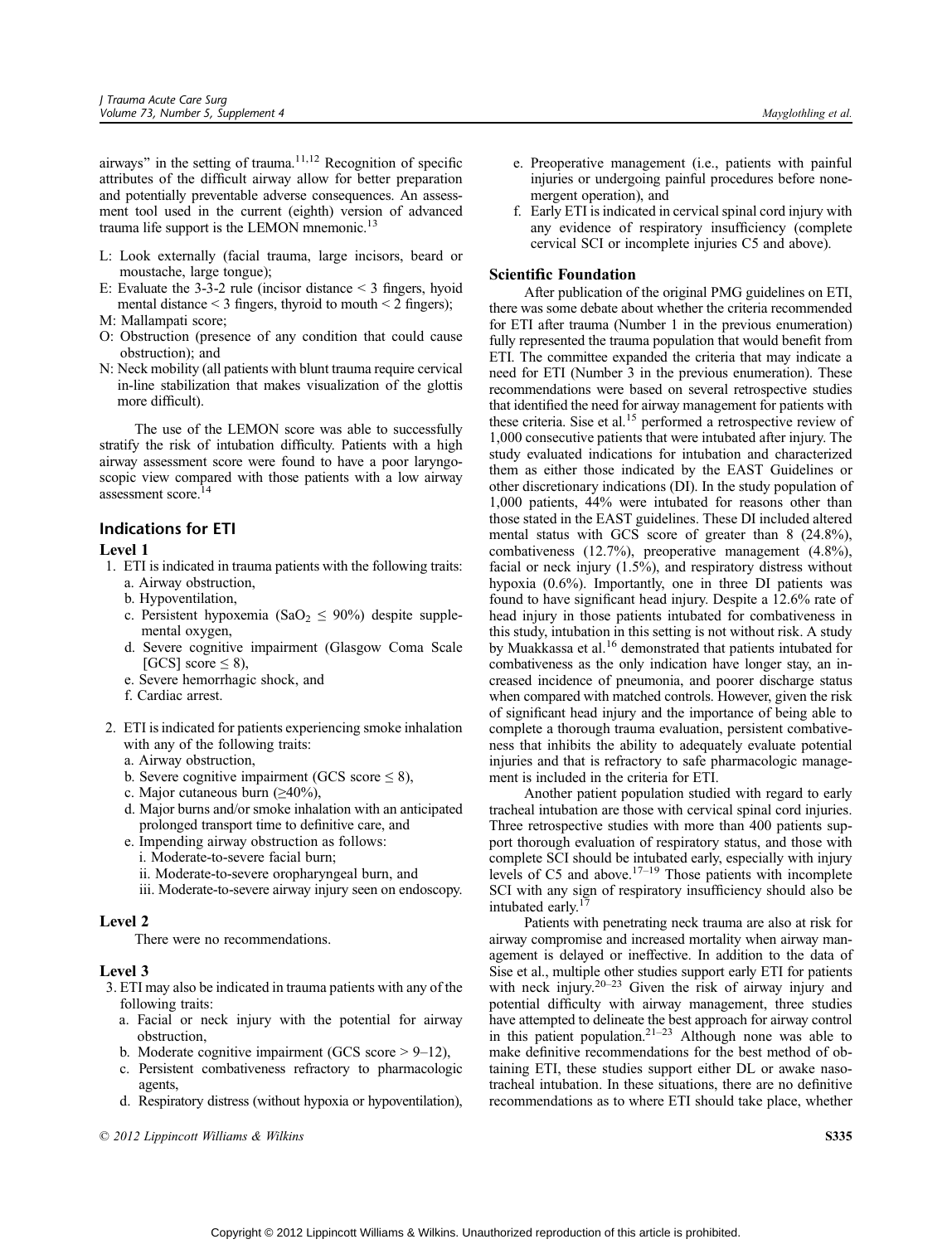in the trauma bay or in the operating room. This decision is made by the trauma surgeon in charge based on airway stability, anticipation of difficult airway management, and available personnel.

## Procedural Options

#### Level 1

- 1. Orotracheal intubation guided by DL is the ETI procedure of choice for trauma patients.
- 2. Rapid sequence intubation (RSI) should be used to facilitate orotracheal intubation unless markers of significant difficulty with intubation are present. An RSI drug regimen should be given to achieve the following clinical objectives:
	- a. Adequate sedation and neuromuscular blockade,
	- b. Maintenance of hemodynamic stability and CNS perfusion,
	- c. Maintenance of adequate oxygenation,
	- d. Prevention of increases in intracranial hypertension, and
	- e. Prevention of vomiting and aspiration.

There are no recommendations regarding the use of specific induction agents used for RSI in trauma. Succinylcholine is the recommended agent of choice for neuromuscular blockade, in the absence of any contraindications to its use.

- 3. Enhancements for safe and effective ETI in trauma patients include the following:
	- a. Availability of experienced personnel,
	- b. Pulse-oximetry monitoring,
	- c. Maintenance of cervical neutrality,
	- d. Confirmation of tube placement using auscultation of bilateral breath sounds and end-tidal  $CO<sub>2</sub>$  detection, and
	- e. Continuous end-tidal  $CO<sub>2</sub>$  monitoring for patients with severe traumatic brain injury.
- 4. Cricothyroidostomy is appropriate when emergent/urgent tracheal intubation is needed and cannot be achieved rapidly with DL or with the use of alternative airway techniques and devices.

## Level 2

- 5. When ETI cannot be achieved rapidly with DL, a number of airway rescue devices may be used as follows:
	- a. Blind-insertion supraglottic devices (i.e., LMA, Combitube, and King Airway),
	- b. Gum-elastic bougie,
	- c. Video laryngoscopy, and
	- d. Surgical cricothyroidostomy.

Decisions regarding the most appropriate rescue technique should be guided by the clinical scenario at hand, resource availability, and the skill and experience of the treating clinician.

#### Level 3

- 6. Video laryngoscopy may offer significant advantages over DL, including the following:
	- a. Superior views of the glottis (Cormack-Lehane I/II);
- b. Higher intubation success rates for patients with anatomically difficult airways, in obese patients, and in those with the cervical spine held in-line; and
- c. Higher intubation success rates by inexperienced airway providers.

#### Scientific Foundation

RSI is the preferred method of airway management for most of the injured trauma patients. RSI provides rapid unconsciousness (induction) and neuromuscular blockade (paralysis). This is especially important in trauma patients who likely are not fasted and are at much greater risk for vomiting and aspiration. This method has been proven safe and effective during the past several decades and is considered standard of care for emergency airway management. The choice of pharmacologic agents used for RSI, however, is less straightforward. Multiple factors, such as hemodynamic instability, the presence of traumatic brain injury, or comorbid conditions, may alter the use of specific pharmacologic agents.

After careful review of the literature, the committee decided not to make recommendations on the use of specific pharmacologic agents for induction during RSI. In many centers, etomidate is the drug of choice for induction because of its rapid onset, hemodynamic stability, and extensive experience with its use. The use of etomidate for induction has been the source of much controversy and has been studied specifically in trauma patients. Single-dose etomidate has been associated with adrenal insufficiency, $2<sup>4</sup>$  as well as increased incidence of adult respiratory distress syndrome and multiple-organ dysfunction syndrome<sup>2</sup> Despite these two retrospective reviews, the evidence is not strong enough to recommend against its use. Ketamine has long been avoided for induction in patients suspected of traumatic brain injury because of a theoretical increase in intracranial pressure (ICP). Multiple reviews and editorials have questioned this historical bias. $26,27$  In addition, several studies have assessed the use of ketamine as a sedative agent and its effect on ICP, some demonstrating actual decreases in ICP.<sup>28,29</sup> There are no convincing studies evaluating the effects of ketamine on ICP when used as an induction agent. Ketamine may be a preferable agent for patients in shock because it may actually increase blood pressure in normotensive or hypotensive patients. A review of other possible induction agents used for intubation after trauma is available.30

The use of a neuromuscular blocking agent (NMBA) is a fundamental part of RSI. Succinylcholine remains the agent of choice in trauma because of its consistently rapid onset and short duration of action. There is no evidence that the fasciculations caused by succinylcholine cause significant increases in ICP for patients with traumatic brain injury, and there is no support for giving defasciculating doses of nondepolarizing NMBAs.31 Suspected elevation of ICP is not a contraindication for the use of succinylcholine. For patients with a contraindication to succinylcholine, such as prolonged immobilization, chronic kidney disease, or skeletal muscle myopathies, high-dose rocuronium is the preferred alternative.

Although a standard of care in emergency intubations, the efficacy of cricoid pressure (CP) has recently been questioned. Its introduction into clinical practice followed a description of the technique and small case series<sup>32</sup> and was never subject

S336 **S336 2012** Lippincott Williams & Wilkins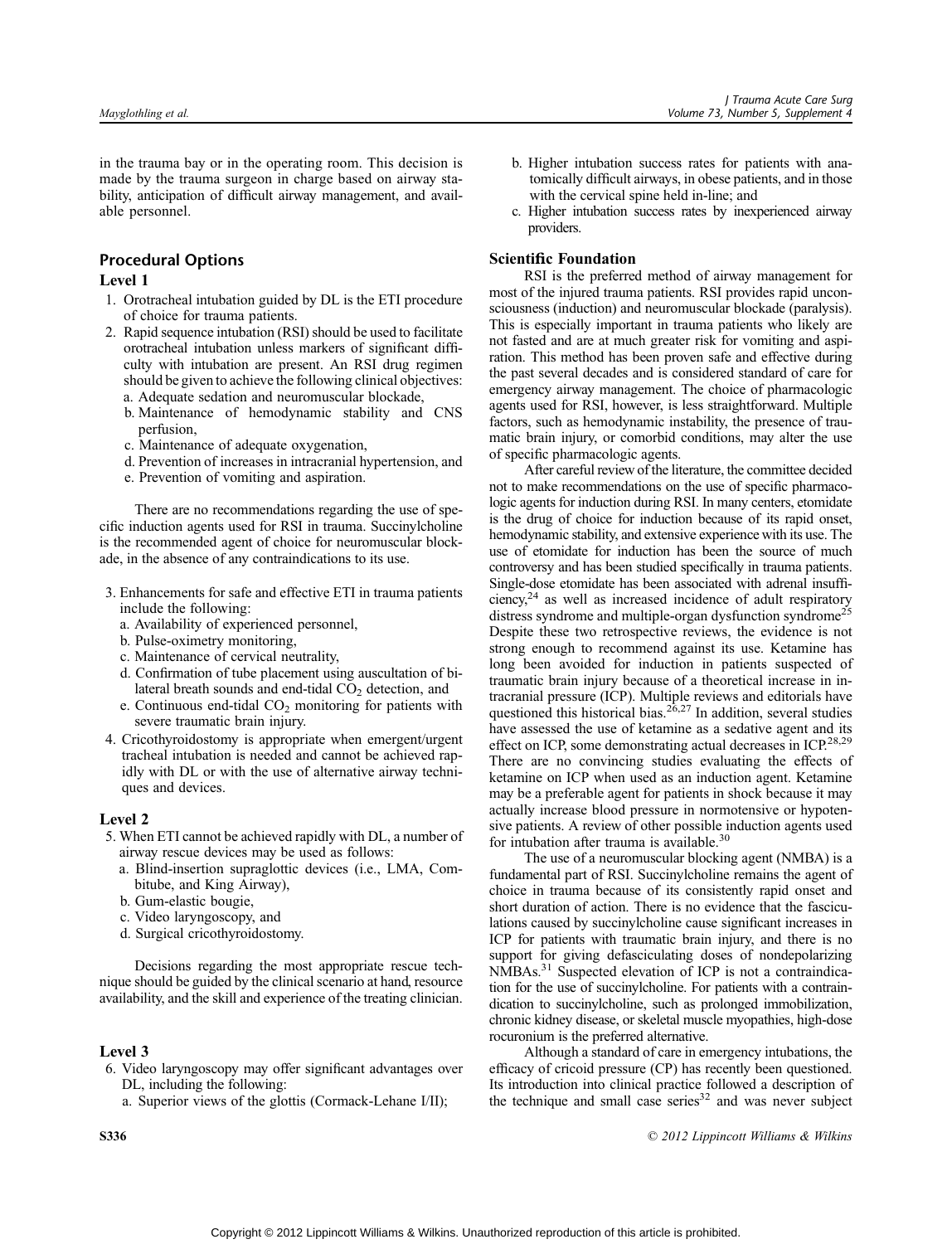to rigorous evaluation. The technique is used in theory to reduce the risk of aspiration during the induction phase of anesthesia, although its application, timing, and technique are not standardized. Recent evidence suggests that CP impairs laryngoscopic view, reduces bag-valve mask ventilation efficiency, and does not prevent aspiration.33 In a prospective, observational study of 400 adult trauma patients intubated with CP, researchers compared the effect on laryngoscopic view of three maneuvers (release of CP, BURP, and laryngeal manipulation under direct vision). Removing CP facilitated intubation in most cases and was not associated with a worsening view of the glottis in any case.34 The authors reported only two cases of regurgitation associated with failed intubation, prolonged BVM, and the removal of CP. The current recommendation is that early removal of CP in cases of poor laryngeal view will likely facilitate intubation with minimal risk to the patient. Because of this controversy and lack of evidence base, the application of CP was removed as a Level 1 recommendation.

Since the 1980s, when the use of the LMA was first reported, the use of supraglottic airway devices has become increasingly popular. Currently, multiple versions of the LMA, the Combitube, and the King Airway (LT, LTS, and LTS-D) are available. Benefits of supraglottic devices are that they can be placed blindly, rapidly, and the performance of these devices is not affected by the patient characteristics that negatively affect mask ventilation, laryngoscopy and successful performance of cricothyroidotomy (obesity, limited neck movement, facial hair, etc.). In a large study of prehospital airway management, alternate airway insertions (primarily the Combitube) occurred in 96 of 100,000 patient care events with a success rate of 87.2%.<sup>35</sup> Other studies using the Combitube as a rescue device for failed ETI show success rates of 95%.<sup>36</sup> Studies with the King airway show success rates of 92% to  $100\%$ ,<sup>37-39</sup> and 96% of participants in one study preferring the King to the Combitube.<sup>39</sup>

The exact role for supraglottic devices compared with prehospital DL is unclear. A review of five controlled clinical trials with more than 1,500 patients comparing ETI with alternative airway techniques was unable to show a difference in outcome.<sup>40</sup> The high variability in prehospital provider competence and experience make recommendations for a specific rescue device a challenge. Based on the available data, it seems that supraglottic airway devices show an acceptable success rate as primary and rescue airway adjuncts.

DL by trained physicians, with the use of in-line stabilization for cervical spine protection, has been shown to be a safe and effective means of intubation after trauma. $41-45$  Despite good success rates with DL, the use of video laryngoscopy and the studies evaluating its use have been increasing. So far, there is inconclusive evidence indicating that video laryngoscopy should replace DL in trauma patients requiring ETI. Several studies in nontrauma patients have investigated various types of video laryngoscopes (i.e., Glidescope, Bullard, Airtraq, and Pentax AWS). The specific features and characteristics of the video laryngoscopes vary, but they each provide an indirect view of the upper airway and a theoretical advantage in minimizing cervical spine motion during intubation. Studies have supported that the Cormack-Lehane grade is improved,  $46-48$ cervical spine motion is lessened,  $49-52$  force and pressures

exerted on the airway are decreased,<sup>53,54</sup> hemodynamic responses are minimized,<sup>55</sup> and time to intubation is similar<sup>56</sup> with video as compared with DL. One study specifically looking at patients intubated with cervical spine immobilization by a semirigid collar showed improved views with the Glidescope over a Macintosh blade.57 However, improved laryngeal views are not always matched with higher intubation success rate. Despite the good visualization of the glottis, the insertion and advancement of the endotracheal tube may occasionally fail, and despite the growing evidence that video laryngoscopy may be superior to DL in some cases, many of these studies are performed in cadaver models, simulation scenarios, and elective nontrauma patients and performed by personnel well trained with the use of the devices. One retrospective study of 822 emergency department intubations (of which,  $>60\%$  were trauma patients) showed that overall success rates for video laryngoscopy were similar to DL, but first-attempt success rates were higher using the Glidescope.<sup>58</sup> Another emergency department-based review also showed similar overall success rates but an increased time to completion when the Glidescope was used compared with DL.<sup>59</sup>

Video-assisted devices may have a greater role for patients with potentially difficult airways. Studies performed in patients with easy laryngoscopy (Cormack-Lehane grade I or II) demonstrate similar success rates as DL but increased time to intubation.49,60,61 The benefit is more measurable for patients with difficult airways, where DL may not provide good visualization.60,62,63 Further studies, looking specifically at trauma patients, need to be performed before further recommendations may be made regarding the use of video laryngoscopy for ETI.

#### Areas for Future Investigation

#### Prehospital ETI

The subject with the most literature and the most Level 1 and Level 2 data is regarding the role of prehospital intubation in trauma. Of the 69 articles reviewed for this PMG, 31 involved this perplexing question. Many studies support improved functional outcomes for those receiving ETI in the field, $64-71$  but as many demonstrate delays in transport to definitive care and similar or worse outcome.<sup>72-84</sup> More specifically, some studies evaluated the benefit of RSI versus intubation without  $RSI^{70,85-90}$  However, despite the plethora of data, literature reviews,  $91-93$  as well as expert panels formed to attack this particular question,  $94$  no conclusion could be reached regarding prehospital intubation for patients with traumatic brain injury, with or without RSI. Diversity of patient population, differing airway algorithms, various experience among emergency medical service personnel in ETI, and differing reporting make consensus difficult. Until further multicenter prospective studies are performed, local emergency medical service directors must evaluate local factors to ensure optimal outcome for patients meeting this criteria.

This review also did not take into consideration specific pediatric trauma airway considerations. The committee thought as though the scope of experience as well as the lack of significant data made recommendations in this area beyond this committee's expertise.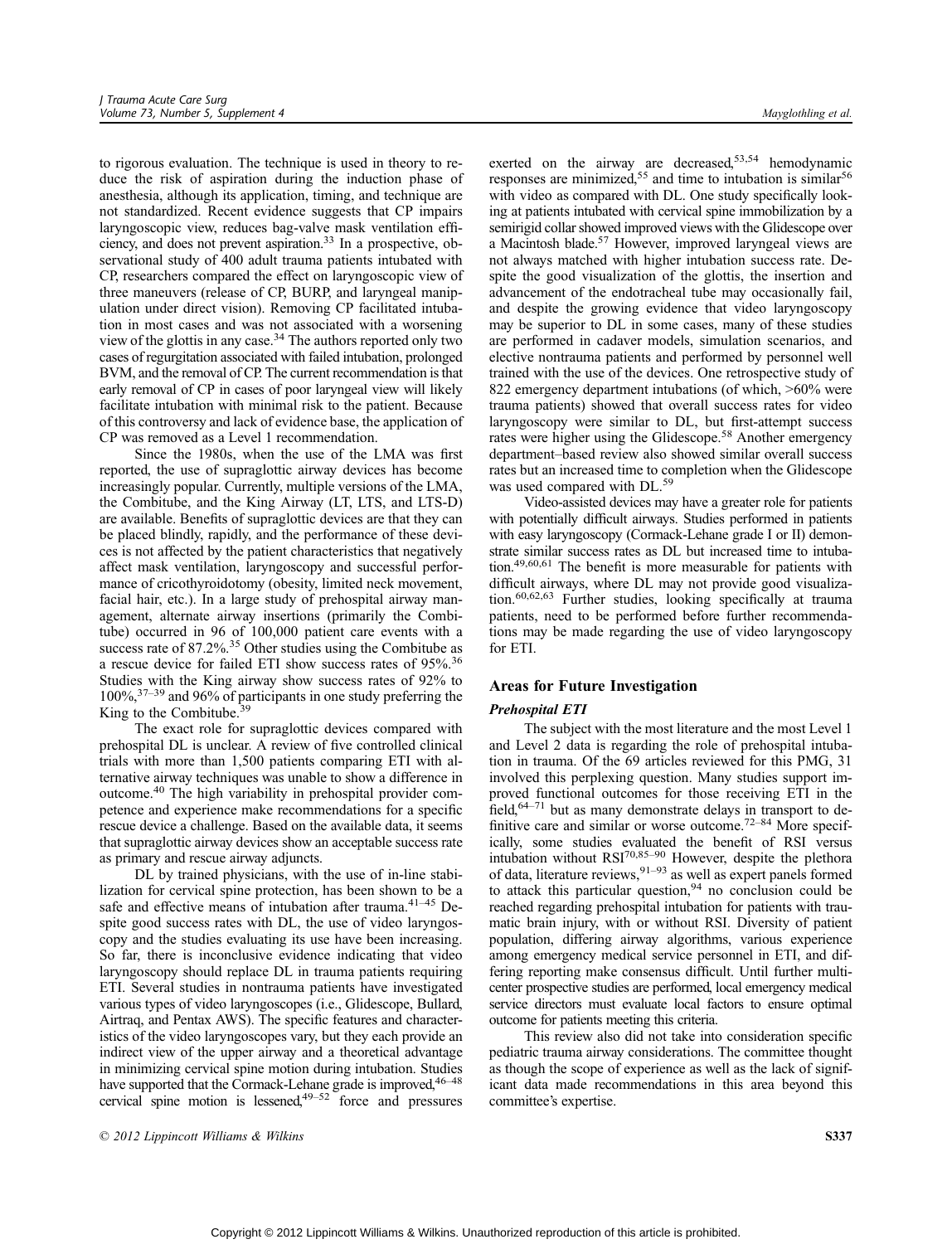## Key Points

- The decision to intubate a patient following traumatic injury is based on multiple factors including not only the need for oxygenation and ventilation but also mechanism of injury, predicted operative need, or progression of disease (i.e., burns, spinal cord injury).
- ETI is best achieved by an RSI technique with DL.
- There is no pharmacologic induction agent of choice for ETI.
- Succinylcholine is the NMBA of choice for paralysis for ETI.
- The use of CP is no longer a Level 1 recommendation.
- & Airway adjuncts may be useful in facilitating successful ETI.

#### **DISCLOSURE**

The authors declare no conflicts of interest.

#### **REFERENCES**

- 1. Katsurada K, Yamada R, Sugimoto T. Respiratory insufficiency in patients with severe head injury. Surgery.  $1973:73:191-199$ .
- 2. Miller JD, Butterworth JF, Gudeman SK, et al. Further experience in the management of severe head injury. *J Neurosurg*. 1981;54:289-299.
- 3. Wald SL, Shackford SR, Fenwick J. The effect of secondary insults on mortality and long-term disability after severe head injury in a rural region without a trauma system. J Trauma. 1993;34:377-381.
- 4. Stocchetti N, Furlan A, Volta F. Hypoxemia and arterial hypotension at the accident scene in head injury. J Trauma. 1996;40:764-767.
- 5. Davis DP, Meade W, Sise MJ, et al. Both hypoxemia and extreme hyperoxia may be detrimental in patients with severe traumatic brain injury. J Neurotrauma. 2009:26:2217-2223.
- 6. Chesnut RM, Marshall LF, Klauber MR, et al. The role of secondary brain injury in determining outcome from severe brain injury. *J Trauma*. 1993; 34:216-222.
- 7. Esposito TJ, Sanddal ND, Hansen JD, et al. Analysis of preventable deaths and inappropriate trauma care in a rural state.  $J$  Trauma. 1995;39:955-962.
- 8. Teixeira PGR, Inaba K, Hadijizacharia P, et al. Preventable or potentially preventable mortality at a mature trauma center. *J Trauma*. 2007;63: 1638-1650.
- 9. Miraflor E, Chuan K, Miranda MA, et al. Timing is everything: delayed intubation is associated with increased mortality in initially stable trauma patients. J Surg Res. 2011;170:117-121.
- 10. Dunham CM, Barraco RD, Clark DE, et al. Guidelines for emergency tracheal intubation immediately following traumatic injury. J Trauma. 2003:55:162-179.
- 11. Bair AE, Rilbin MR, Kulkarni RG, et al. The failed intubation attempt in the emergency department: analysis of prevalence, rescue techniques, and personnel. J Emerg Med. 2002;23:131-140.
- 12. Stephens CT, Kahntroff S, Dutton R. The success of emergency endotracheal intubation in trauma patients: a 10-year experience at a major adult trauma referral center. Anesth Analg. 2009;109:866-872.
- 13. Kortbeek JB, Turki SA, Ali J, et al. Advanced trauma life support, 8th edition, the evidence of change. J Trauma.  $2008;64:1638-1650$ .
- 14. Reed MJ, Dunn MJ, McKeown DW. Can an airway assessment score predict difficulty at intubation in the emergency department? Emerg Med J. 2005;22:99-102.
- 15. Sise MJ, Shackford SR, Sise CB, et al. Early intubation in the management of trauma patients: indications and outcomes in 1,000 consecutive patients. J Trauma. 2009;66:32-39.
- 16. Muakkassa FF, Marley RA, Workman, MC, et al. Hospital outcomes and disposition of trauma patients who are intubated because of combativeness. J Trauma. 2010;68:1305-1309.
- 17. Hassid VJ, Schinco MA, Tepas J, et al. Definitive establishment of airway control is critical for optimal outcome in lower cervical spinal cord injury. J Trauma. 2008;65:1328-1332.
- 18. Como JJ, Sutton ER, McCunn M, et al. Characterizing the need for mechanical ventilation following cervical spinal cord injury with neurologic deficit. J Trauma. 2005;59:912-916.
- 19. Velmahos GC, Toutouzas K, Chan L, et al. Intubation after cervical spinal cord injury: to be done selectively or routinely? Am Surg. 2003;69: 891-894
- 20. Rajani RR, Ball CG, Montgomery SP, et al. Airway management for victims of penetrating trauma: analysis of 50,000 cases. Am J Surg. 2009; 198:863-867.
- 21. Kummer C, Netto FS, Rizoli S, et al. A review of trauma airway injuries: potential implications for airway assessment and management. Injury. 2007:38:27-33.
- 22. Tallon JM, Ahmed, JM, Sealy B. Airway management in penetrating neck trauma at a Canadian tertiary trauma center. CJEM. 2007;9:101-104.
- 23. Weitzel N, Kendall J, Pons P. Blind nasotracheal intubation for patients with penetrating neck trauma. J Trauma. 2004;56:1097-1101.
- 24. Cotton BA, Guillamondegui OD, FLemin SB, et al. Increased risk of adrenal insufficiency following etomidate exposure in critically injured patients. Arch Surg. 2008;143:62-67.
- 25. Warner KJ, Cuschieri J, Jurkovich GJ, et al. Single-dose etomidate for rapid sequence intubation may impact outcome after severe injury. J Trauma. 2009;67:45-50.
- 26. Filanovsky Y, Miller P, Kao J. Myth: ketamine should not be used as an induction agent for intubation in patients with head injury. CJEM. 2010:12:154-157.
- 27. Sehdev RS, Symmons DA, Kindl K. Ketamine for rapid sequence induction in patients with head injury in the emergency department. Emerg Med Australas. 2006;18:37-44.
- 28. Mayberg TS, Lam AM, Matta BF, et al. Ketamine does not increase cerebral blood flow velocity or intracranial pressure during isoflurane/ nitrous oxide anesthesia in patients under-going craniotomy. Anesth Analg. 1995:81:84-89.
- 29. Bar-Joseph G, Guliburd Y, TAmir A, et al. Effectiveness of ketamine in decreasing intracranial pressure in children with intracranial hypertension. J Neurosurg Pediatr. 2009;4:40-46.
- 30. Fields AM, Rosbolt MB, Cohn SM. Induction agents for intubation of the trauma patient. J Trauma. 2009;67:867-869.
- 31. Clancy M, Halford S, Walls R, et al. In patients with head injuries who undergo rapid sequence intubation using succinylcholine, does pretreatment with a competitive neuromuscular blocking agent improve outcome? A literature review. Emerg Med J. 2000;18:373-375.
- 32. Selick BA. Cricoid pressure to control regurgitation of stomach contents during induction of anesthesia. Lancet. 1961;2:404-406.
- 33. Ellis DY, Harris T, Zideman D. Cricoid pressure in emergency department rapid sequence intubations: a risk-benefit analysis. Ann Emerg Med. 2007; 50:653-665.
- 34. Harris T, Ellis, DY, Foster L, et al. Cricoid pressure and laryngeal manipulation in 402 pre-hospital emergency anaesthetics: essential safety measure or a hindrance to rapid safe intubation? Resuscitation. 2010;81: 810-816.
- 35. Wang HE, Mann NC, Mears G, et al. Out of hospital airway management in the United States. Resuscitation.  $2011:82:378-385$ .
- 36. Davis DP, Valentine C, Ochs M, et al. The Combitube as a salvage airway device for paramedic rapid sequence intubation. Ann Emerg Med. 2003;42: 697-704
- 37. Russi CS, Hartley JM, Buresh CT. A pilot study of the King LT supralaryngeal airway use in a rural Iowa EMS system. Int J Emerg Med. 2008;1:135-138.
- 38. Guyette FX, Wang H, Cole JS. King airway use by air medical providers. Prehosp Emerg Care. 2007:11:473-476.
- 39. Tumpach EA, Lutes M, Ford D, et al. The King LT versus the Combitube: flight crew performance and preference. Prehosp Emerg Care. 2009;13: 324-328
- 40. Jensen JL, Cheung KW, Tallon JM, et al. Comparison of tracheal intubation and alternative airway techniques performed in the prehospital setting by paramedics: a systematic review. CJEM. 2010;12:135-140.
- 41. Manoach S, Paladino L. Manual in-line stabilization for acute airway management of suspected cervical spine injury: historical review and current questions. Ann Emerg Med. 2007;50:236-245.

S338 **S338 2012** Lippincott Williams & Wilkins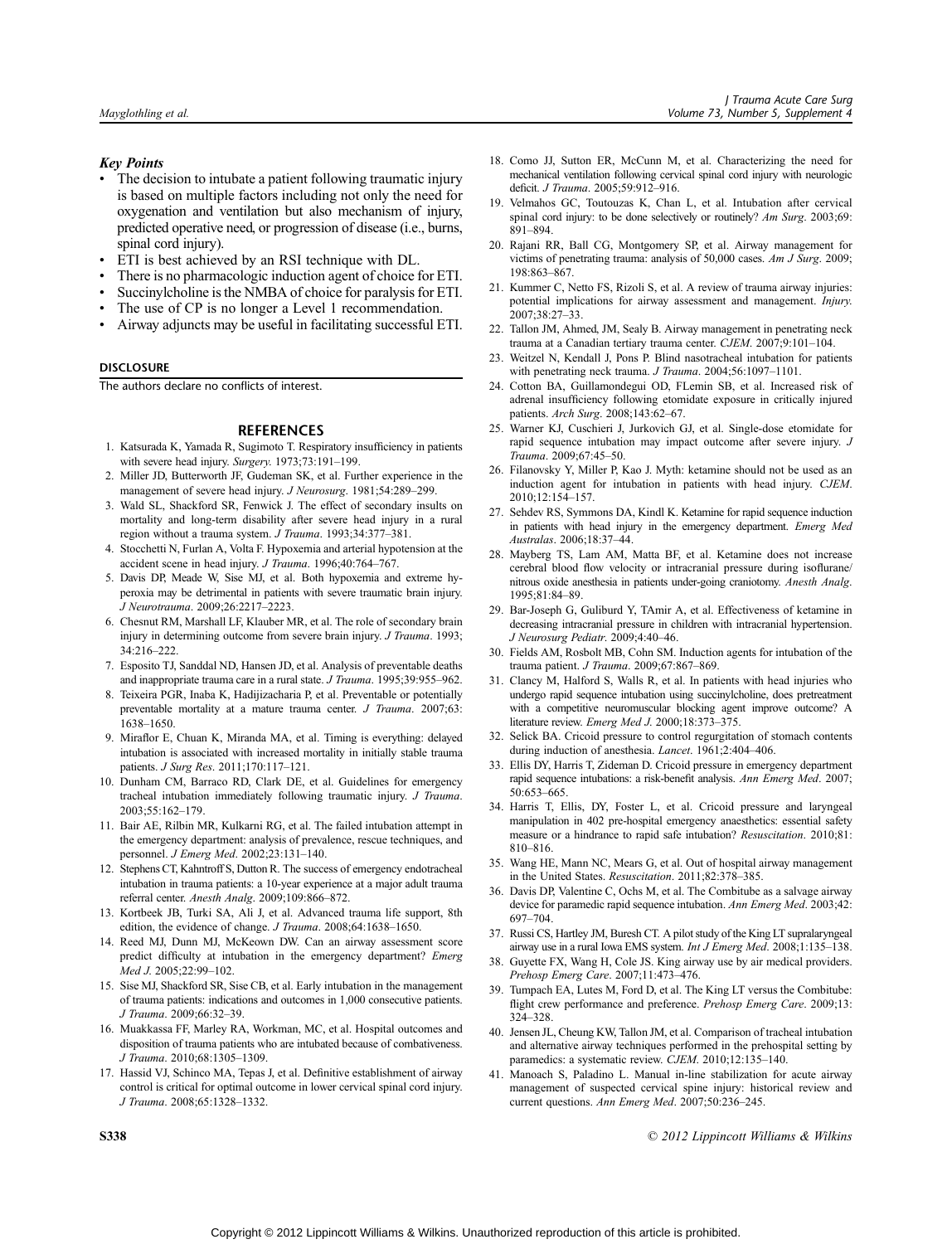- 42. Ollerton JE, Parr MJ, Harrison K, Hanrahan B, Sugrue M. Potential cervical spine injury and difficult airway management for emergency intubation of trauma adults in the emergency department-a systematic review. Emerg Med J. 2006;23:3-11.
- 43. Patterson H. Emergency department intubation of trauma patients with undiagnosed cervical spine injury. Emerg Med J. 2004;21:302-305.
- 44. Bushra JS, McNeil B, Wald DA, Schwell A, Karras DJ. A comparison of trauma intubations managed by anesthesiologists and emergency physicians. Acad Emerg Med. 2004;11:66-70.
- 45. Stephens CT, Kahntroff S, Dutton RP. The success of emergency endotracheal intubation in trauma patients: a 10-year experience at a major adult trauma referral center. Anesth Analg. 2009;109:866-872.
- 46. Stroumpoulis K, Pagoulatou A, Biolari M, et al. Videolaryngoscopy in the management of the difficult airway: a comparison with the Macintosh blade. Eur J Anaesthesiol.  $2009;26:218-222$ .
- 47. Kaplan MB, Hagverg CA, Ward DS, et al. Comparison of direct and videoassisted views of the larynx during routine intubation. J Clin Anesth. 2006:18:357-362.
- 48. Brown CA, Bair AE, Pallin DJ, et al. Improved glottic exposure with the video Macintosh laryngoscope in adult emergency department tracheal intubations. Ann Emerg Med. 2010;56:83-88.
- 49. Malik MA, Maharaj CH, Harte BH, et al. Comparison of Macintosh, Truview EVO2, Glidescope, and Airwayscope laryngoscope use in patients with cervical spine immobilization. Br J Anaesth.  $2008;101:723-730$ .
- 50. Komatsu R, Kamata K, Hoshi I, et al. Airway scope and gum elastic bougie with Macintosh laryngoscope for tracheal intubation in patients with simulated restricted neck mobility. Br J Anaesth. 2008;101:863-869.
- 51. Maruyama K, Yamada T, Kawakami R, et al. Randomized cross-over comparison of cervical spine motion with the AirWay Scope or Macinstosh laryngoscope with in-line stabilization: a video-flouroscopic study. Br J Anaesth. 2008:101:563-567.
- 52. Maruyama K, Yamada T, Kawakami R, et al. Upper cervical spine movement during intubation: fluoroscopic comparison of the Airway Scope, McCoy laryngoscope, and Macintosh laryngoscope. Br J Anaesth. 2008; 100:120-124
- 53. Carassitia M. Force and pressure distribution using Macintosh and Glidescope laryngoscopy in normal and difficult airways: a manikin study. Br J Anaesth. 2012;108:146.
- 54. Russell T, Lee C, Firat M, et al. A comparison of the forces applied to a manikin during laryngoscopy with the Glidescope and Macintosh laryngoscopes. Anaesth Intensive Care. 2011;39:1098-1102.
- 55. Koyama Y. Comparison of haemodynamic responses to tracheal intubation using the Airway scope and Macintosh laryngoscope in normotensive and hypertensive patients. Anaesthesia. 2011;66:895.
- 56. Zamora JE, Nolan RL, Sharan S, et al. Comparison of Macintosh, Truview EVO2, Glidsceope, and Airwayscope laryngoscope use in patients with cervical spine immobilization. Br J Anaesth. 2008;101:723-730.
- 57. Bathory I, Franscarolo P, Kern C, et al. Evaluation of the Glidescope for tracheal intubation in patients with cervical spine immobilization by a semi-rigid collar. Anesth. 2009;64:1337-1341.
- 58. Sakles JC, Mosier JM, Chiu S, et al. Tracheal intubation in the emergency department: a comparison of Glidescope video laryngoscopy to direct laryngoscopy in 822 intubations. J Emer Med.
- 59. Platts-Mills TF, Campagne D, Chinnock B, et al. A comparison of Glidescope video laryngoscopy versus direct laryngoscopy intubation in the emergency department. Acad Emerg Med. 2009;16:866-871.
- 60. Sun DA, Warriner CB, Parsons DG, et al. The Glidescope video laryngoscope: randomized clinical trial in 200 patients. Br J Anaesth. 2005:94:381-384.
- 61. Enomoto Y, Asai T, Arai T, et al. Pentax-AWS, a new videolaryngoscope, is more effective than the Macintosh laryngoscope for tracheal intubation in patients with restricted neck movements. Br J Anaesth. 2008;100: 544-548.
- 62. Asai T, Liu EH, Matsumoto S, et al. Use of the Pentax-AWS in 293 patients with difficult airways. Anesthesiology. 2009;110:898-904.
- 63. Lim HC, Goh SH. Utilization of a Glidescope videolaryngoscope for orotracheal intubations in different emergency airway management settings. Eur J Emerg Med. 2009;16:68-73.
- 64. Bernard SA, Nguyen V, Cameron P, et al. Prehospital rapid sequence intubation improves functional outcome for patients with severe traumatic brain injury: a randomized controlled trial. Ann Surg.  $2010:252:959-965$ .
- 65. Bernard S, Smith K, Foster S, Hogan P, Patrick I. The use of rapid sequence intubation by ambulance paramedics for patients with severe head injury. Emerg Med (Fremantle). 2002;14:406-411.
- 66. Bulger EM, Nathens AB, Rivara FP, Moore M, MacKenzie EJ, Jurkovich GJ. Management of severe head injury: institutional variations in care and effect on outcome. Crit Care Med. 2002;30:1870-1876.
- 67. Fakhry SM, Scanlon JM, Robinson L, et al. Prehospital rapid sequence intubation for head trauma: conditions for a successful program. J Trauma. 2006:60:997-1001.
- 68. Franschman G, Peerdeman SM, Greuters S, et al. Prehospital endotracheal intubation in patients with severe traumatic brain injury: guidelines versus reality. Resuscitation. 2009;80:1147-1151.
- 69. Helm M, Hauke J, Lampl L. A prospective study of the quality of prehospital emergency ventilation in patients with severe head injury. Br J Anaesth. 2002;88:345-349.
- 70. Ochs M, Davis D, Hoyt D, Bailey D, Marshall L, Rosen P. Paramedicperformed rapid sequence intubation of patients with severe head injuries. Ann Emerg Med. 2002;40:159-167.
- 71. Poste JC, Davis DP, Ochs M, et al. Air medical transport of severely headinjured patients undergoing paramedic rapid sequence intubation. Air Med J. 2004:23:36-40.
- 72. Bochicchio GV, Ilahi O, Joshi M, Bochicchio K, Scalea TM. Endotracheal intubation in the field does not improve outcome in trauma patients who present without an acutely lethal traumatic brain injury. J Trauma. 2003:54:307-311.
- 73. Bukur M, Kurtovic S, Berry C, et al. Pre-hospital intubation is associated with increased mortality after traumatic brain injury. *J Surg Res.* 2011; 170:e117-e121.
- 74. Combes X, Jabre P, Jbeili C, et al. Prehospital standardization of medical airway management: incidence and risk factors of difficult airway. Acad Emerg Med. 2006;13:828-834.
- 75. Cudnik MT, Newgard CD, Wang H, Bangs C, Herringtion R. Endotracheal intubation increases out-of-hospital time in trauma patients. Prehosp Emerg Care. 2007;11:224-229.
- 76. Davis DP, Peay J, Sise MJ, et al. The impact of prehospital endotracheal intubation on outcome in moderate to severe traumatic brain injury. J Trauma. 2005:58:933-939.
- 77. Davis DP, Stern J, Sise MJ, Hoyt DB. A follow-up analysis of factors associated with head-injury mortality after paramedic rapid sequence intubation. *J Trauma*. 2005;59:486-490.
- 78. Davis DP, Hoyt DB, Ochs M, et al. The effect of paramedic rapid sequence intubation on outcome in patients with severe traumatic brain injury. J Trauma. 2003;54:444-453.
- 79. Domeier RM, Fredericksen SM, Chudnofsky CF, et al. The effect of paramedic rapid-sequence intubation on outcome in trauma patients. Prehosp Emerg Care. 2005;9:114-115.
- 80. Dunford JV, Davis DP, Ochs M, Doney M, Hoyt DB. Incidence of transient hypoxia and pulse rate reactivity during paramedic rapid sequence intubation. Ann Emerg Med. 2003;42:721-728.
- 81. Katz SH, Falk JL. Misplaced endotracheal tubes by paramedics in an urban emergency medical services system. Ann Emerg Med. 2001;37:  $32 - 37$ .
- 82. Shafi S, Gentilello L. Pre-hospital endotracheal intubation and positive pressure ventilation is associated with hypotension and decreased survival in hypovolemic trauma patients: an analysis of the National Trauma Data Bank. *J Trauma.* 2005;59:1140-1145; discussion 1145-1147.
- 83. Stockinger ZT, McSwain NE Jr. Prehospital endotracheal intubation for trauma does not improve survival over bag-valve-mask ventilation. J Trauma. 2004;56:531-536.
- 84. Wang HE, Peitzman AB, Cassidy LD, Adelson PD, Yealy DM. Out-ofhospital endotracheal intubation and outcome after traumatic brain injury. Ann Emerg Med. 2004;44:439-450.
- 85. Bulger EM, Copass MK, Sabath DR, Maier RV, Jurkovich GJ. The use of neuromuscular blocking agents to facilitate prehospital intubation does not impair outcome after traumatic brain injury. J Trauma. 2005;58: 718-723; discussion 723-714.
- $\odot$  2012 Lippincott Williams & Wilkins S339